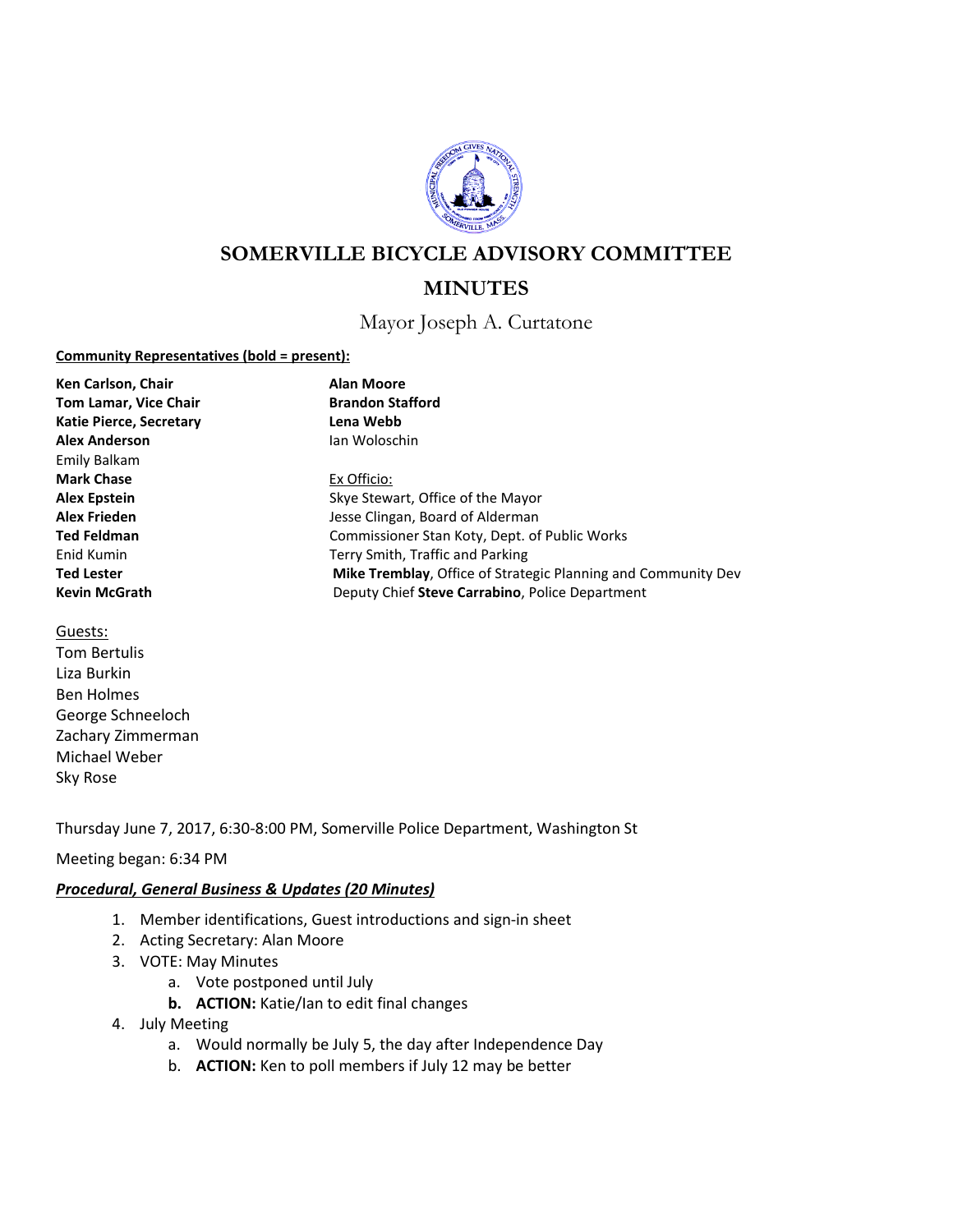- 5. Bike Week Commuter Challenge
	- a. Tom announced that Somerville had the most miles for the  $2^{nd}$  year in a row, and showed the certificate
- 6. SBAC membership Update by Ken
	- a. Michael Weber, who has been updating the Twitter feed, has applied to become a member. He's a post-doc working in the Longwood area. His "issues" are dangerous routes, education and encouragement.
	- b. **ACTION:** The committee will vote after the meeting on Michael's membership application [Note after meeting- Michael's application was unanimously approved. Welcome Michael!].
- 7. Lower Beacon St. plans update by Ken
	- a. The committee did well collecting parking utilization data and could made a good case for removing parking to provide for protected bike lanes, but due to tight time frames, and city staff bandwidth, it's been decided not to push now, but to try again in 2019 or 2020.
- 8. White St
	- a. Alan mentioned that White St is ideally situated to provide a low-stress connection around Porter Square, but the one-way street grid prevents access. Two-way biking on White St would unlock a network of low-stress streets, but requires coordination between Somerville and Cambridge. The Committee voted unanimously to recommend a safe two-way biking connection on White St. Alan will write a letter conveying the recommendation.

*City Update. (20 min)* (NOTE: because of time constraints, additional updates were submitted by Mike Tremblay and appended at the end of these minutes).

- 1. Community Path detour (between Davis and Mass Ave) for most of the summer. Official alternative route signage has been posted at the end of the Path closures. There's a possible alternative route that Ron Newman had posted on social media.
	- a. How else to advertise and educate all users?
	- b. Could anything be done for traffic calming on the alternative routes?
- 2. Davis Sq. Signal Timing:
	- a. Currently, because of the poor and long timing (up to 6.5 minute wait for some movements, like legally walking from the plaza to near Oath), 75% of pedestrians don't even follow the signals.
	- b. Mike presented, with turning and signal diagrams, the proposed new signal timing to decrease the full cycle time from 155 seconds presently to  $100 - 130$  seconds. The exclusive timing will be changed to concurrent with Leading Pedestrian Interval (LPI). This proposal has been presented at Resistat meetings already.
	- c. Lena was concerned about pedestrians crossing with turning cars, even with LPI.
- 3. Additional Blue Bike stations:
	- a. 9 new locations planned for Somerville this year and 8 more next year, with an emphasis on underserved areas in Winter Hill and East Somerville.
	- b. One station in Assembly will be paid for by a developer. A larger effort will be made to get developers to pay for stations.

#### *Focus Item #1: Cedar St. (30 min)*

1. Cedar St. Update: paving and striping to be happening soon. Approved design is southbound buffered bike lane, travel lane and parking lane. If the Committee wants to propose a different short-term or long-term solutions, it needs to be soon.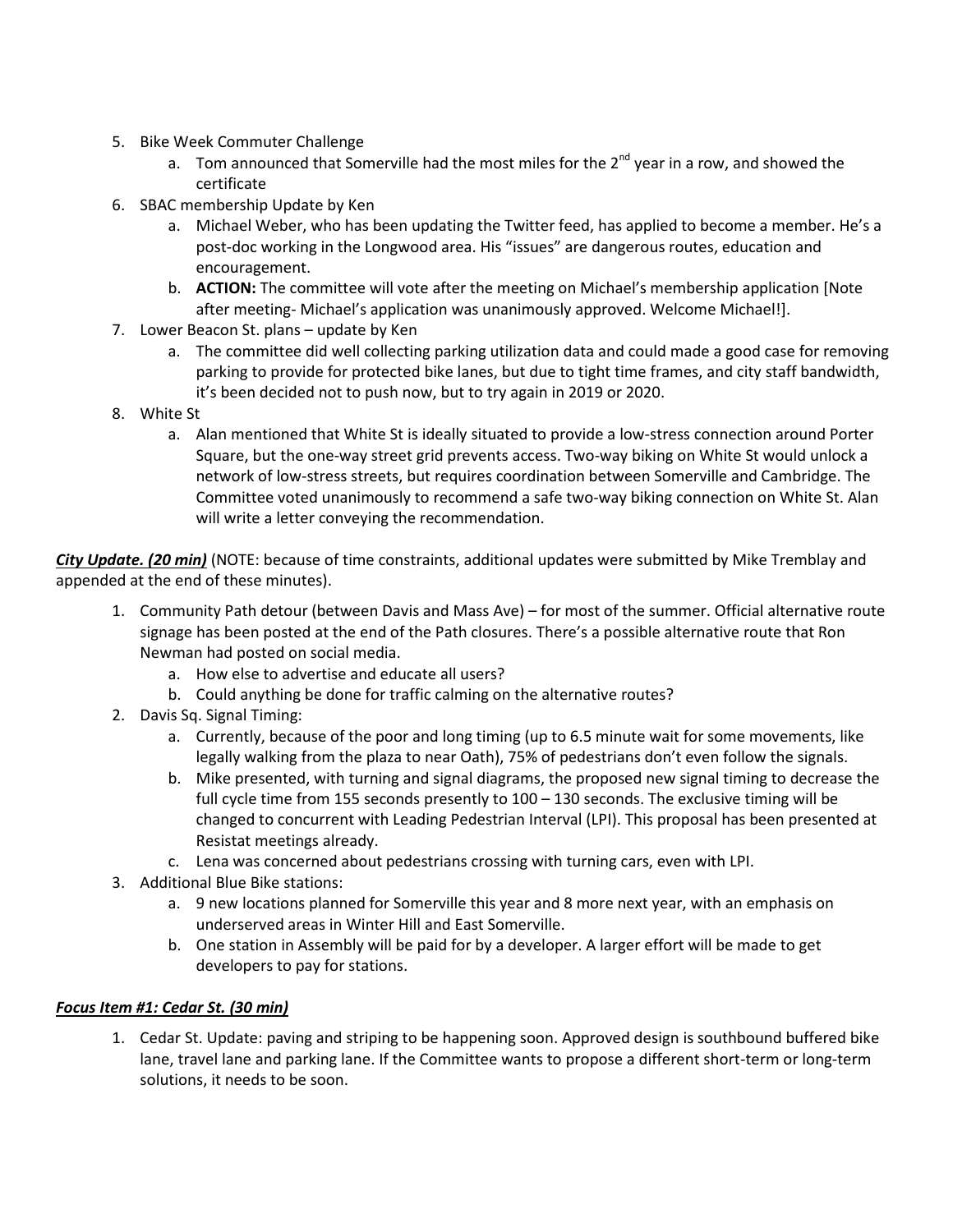- 2. Six different designs, depicted by Mike with StreetMix and sketched by Brandon were discussed. Some flip parking and some have a northbound (contraflow) bike lane.
- 3. Mike thought only a few of the options are plausible. Katie suggested a dotted advisory bike lane within the southbound travel lane. Many thought that striping for a short-term solution should be consistent with a possible different long-term solution.
	- a. **Action:** The Engineering team will consider further and provide comments to Mike and the Committee.
	- b. **Action:** Mark and a resident are organizing to get community input into the design options.

### *Focus Item #1: Broadway (10 min)*

- 1. Mike again presented his proposal to add bike lanes (protected where possible) and bus lanes without reducing # travel lanes.
	- a. **Action:** Tom recommended that the Engineering team look at these plans in more detail and provide comments to Mike and the Committee.

# *Team Updates (10 min)*

- 1. Enforcement:
	- a. Ride Share letter by Kevin almost complete and ready to send
	- b. Crash survey is complete and should be shared
- 2. Encouragement (Alex A.):
	- a. Bike to Work convoy June 15 from Somerville to downtown Boston, perhaps BostonBikes could also promote the event.
	- b. Historic Bike Ride with the Historic Preservation Commission June 17
	- c. Whole Foods breakfast June 29
	- d. Family bike ride in Ward July 15

#### *Banter over Beer: Location TBA*

#### *Additional City Updates from Mike Tremblay*

Beacon Street – Ongoing, moving along. We are saving up to four trees on the north side of Beacon Street between Whole Foods and the Cambridge CL. Bike accommodations should not be affected, and the changes should not preclude a protected bike lane option now or in the future (which is a larger discussion). Bikes will likely now have to share the bus stop space at Whole Foods, similar to the bike lanes on [Mass Ave in North Cambridge.](https://www.google.com/maps/@42.3960963,-71.1288633,3a,75y,142.18h,71.52t/data=!3m6!1e1!3m4!1sIx4d-U-5u7nwxhyDG_9CGw!2e0!7i13312!8i6656) The bus stop there is only 6 feet wide once the trees are saved, so we need to either show the bike lane going straight through the bus stop, or show a substandard width bike lane next to a substandard width bus stop. I'm leaning towards the former. Trees are being planted over the next few days/weeks; please be patient as I know some of them are blocking the cycle track inbound. Mass Ave in North Cambridge. The bus stop there is only 6 feet wide once the trees are saved, so we need to either show the bike lane going straight through the bus stop, or show a substandard width bike lane next to a substandard width bus stop. I'm leaning towards the former. Trees are being planted over the next few days/weeks; please be patient as I know some of them are blocking the cycle track inbound.

Webster Avenue – No meaningful update. We are still trying to figure out a way to do this this year. But any update I can give would just be speculation.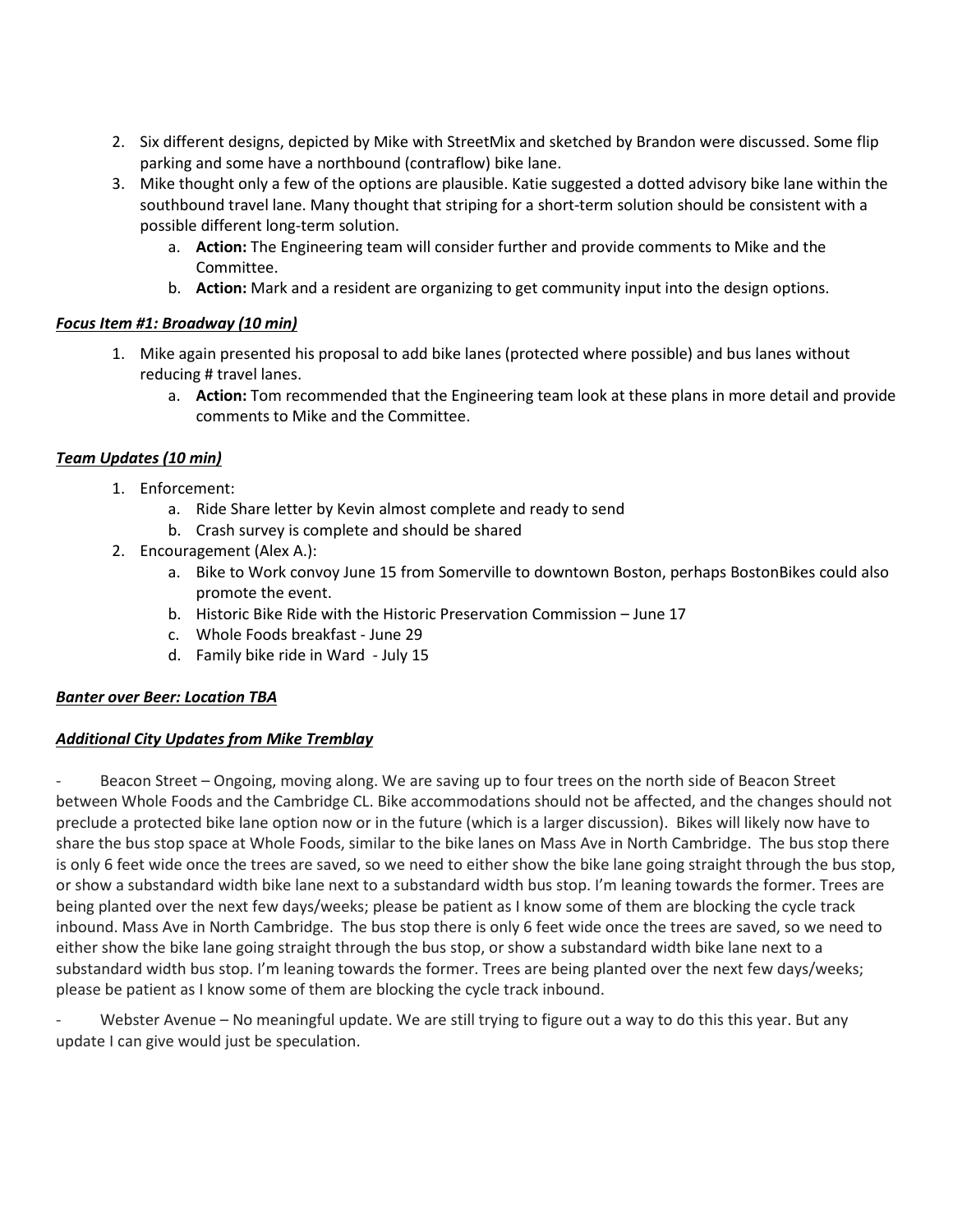Medford Street – Significant construction between Somerville Ave and the Cambridge CL as Cambridge does some water main work (IIRC). Giant bleeping hole in the street, you should check it out. Alternating traffic with occasional full closures. Bikes may be directed to use sidewalks. This is a painful period for this stretch. I believe once this work is completed, we can put back what we got approved by TC last year.

Mt. Vernon St. – Northbound bike lane seems like a no-brainer. When we get a spare painting crew in the new FY, this could potentially be done in a night. Should not affect anything between Pearl and Broadway. If I have my way I'd have them paint a bike box at Broadway too, to facilitate left turns onto Broadway WB.

Cutter Avenue – A bit trickier than Mt. Vernon. The width is there, but the parking is on the right side of the street, rather than the left, and traffic does form two lanes approaching Highland, at least sometimes. I may hesitate narrowing the road to one travel lane without looking at signal operations at both Highland and at Elm/Summer. But I'm planning on doing some queue observations sometime this summer to determine if that's necessary.

Powder House Boulevard – Cycle track between circle and Packard still on the table, though uphill climbing lane remains the default. Looking to hear back about neighborhood outreach. I had a thought – if Tufts proves to be an obstacle here, especially if they claim they need that space for graduation, we may be able to offer them use of the cycle track for parking for some small number of weekend days per year. Half-cooked idea, but worth considering.

HSIP – This is on the agenda, but if we cover it here we can remove it. HSIP was set back due to a contracting snafu by MassDOT. They had to rebid the project, which they did promptly, but it reset the clock. Looking like fall of this year or Spring of next year for all four projects. Disappointing. I would not consider the plans fair game for changes however; we are dealing with MassDOT and the plans are already out to bid. That said, if you have any significant concerns, let me know. I believe I distributed those plans last year.

Vision Zero – I'm starting to put together framework for public meetings and task force. Hope to host some meetings this summer about:

- o What tools we have in the toolbox, including
	- **Traffic Calming**
	- **Signal timing**

 $\triangleright$  Including concurrent ped phasing

- **Regulatory changes (No Turn on Red at intersections)** 
	- $\blacktriangleright$  Idaho Stop?
	- $\triangleright$  Bikes may use adjacent crosswalk's ped signal? (head start on LPI's, legal use of all-ped phases)
	- $\triangleright$  Etc.
- o Where unsafe conditions exist in the city/what tools could be used to address

Green Line Extension – This is the big one. Brad has been talking about it at Resistat meetings this past month, but it's very likely that the bridge over the RR tracks on Broadway in Ball Square (Between Josephine and Cedar) will be fully closed to all traffic for the duration of about a year, beginning as early as fall of this year. This has sparked discussions including, but not limited to:

- o Changes to one-way street directionality, either as a temporary measure or on a permanent basis
- o Changes to signal timings along the detour routes and in the affected area
- o Improvements to Powder House Circle
- o Neighborways treatments on would-be cut-through streets
- o Placemaking in Ball Square to help draw customers
- o Etc.

This project will be very uncomfortable for everyone, including bicyclists and pedestrians. The Broadway closure is particularly harsh, as folks essentially need to go over a half mile out of their way to get around the detour. My